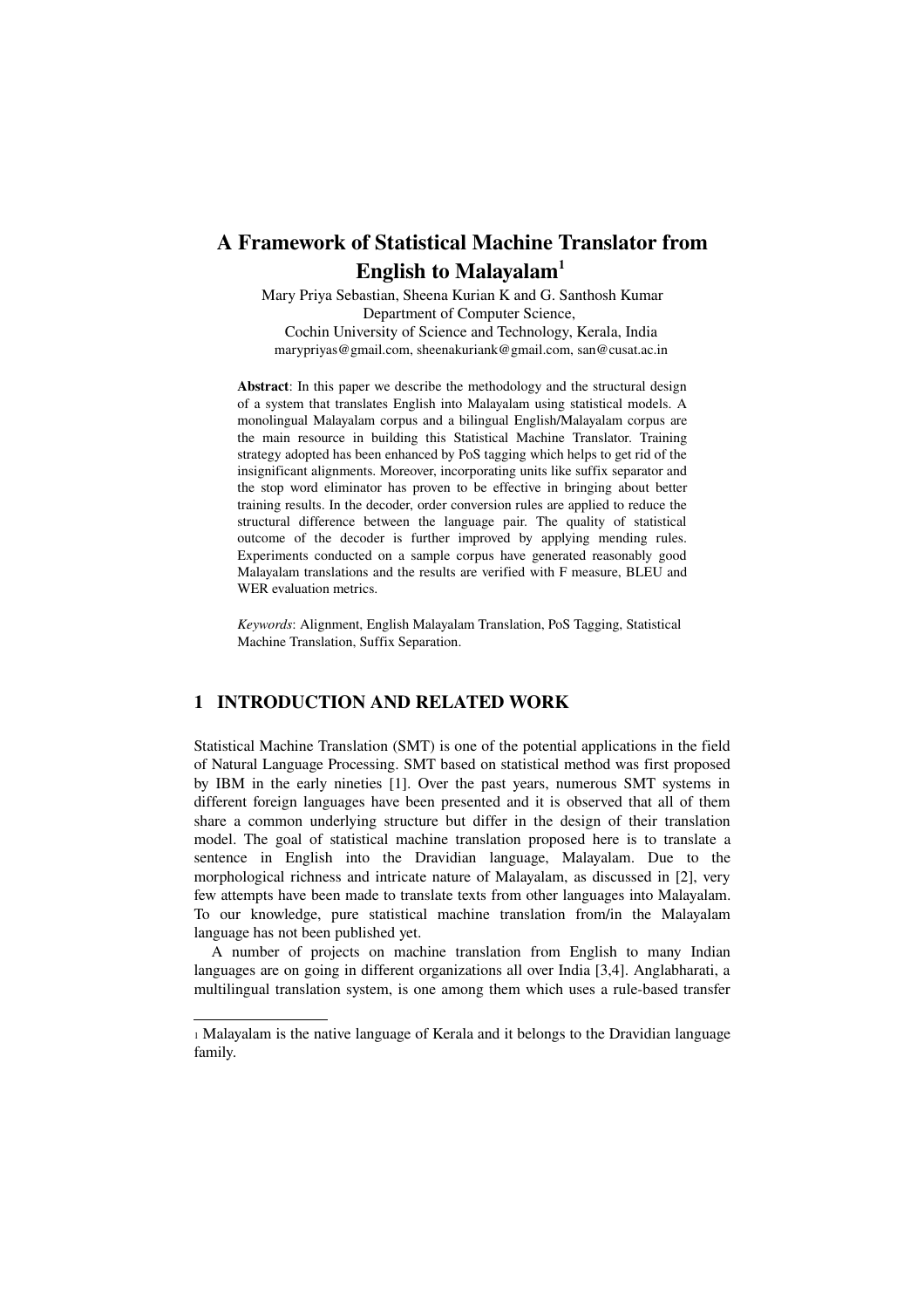approach for translation. But for SMT, development of statistical methods as well as resources for training is needed. Due to the scarcity of full fledged bilingual corpus, works in this area remain almost stagnant. Experiments on statistical machine translation were carried out among many foreign languages and English. The accomplishment of an inclusive SMT system for Indian languages still remains a goal to be achieved. A work on English to Hindi statistical machine translation [5] which uses a simple and computationally inexpensive idea for incorporating morphological information into the SMT framework has been reported. Another work on English to Tamil statistical machine translation is also reported in [3]. The ideas integrated from these works have been the source of motivation and the inputs gathered from the related methodologies has facilitated in outlining the framework of the proposed SMT from English to Malayalam.

In the building process of SMT from English to Malayalam, the Malayalam corpus is subjected to some pre-processing techniques to improve the training results. To remove the insignificant alignments from the bilingual corpus a PoS Tagger is employed. Methods like suffix separation and stop word elimination from the Malayalam corpus has reduced the complexity of training. By applying order conversion rules, the English sentence is reordered to match the word order of Malayalam. Mending rules for Malayalam are designed to check the correctness of the statistical output.

The rest of this paper is organized as follows: Section 2 presents the details of the proposed architecture of the English Malayalam SMT. Some observations and the results obtained from the experiments conducted on a sample English/Malayalam corpus is discussed in Section 3. Finally, the work is concluded in Section 4.

## 2 PROPOSED ARCHITECTURE OF ENGLISH MALAYALAM SMT

The overall architecture of the English Malayalam SMT is given in Fig 1. In SMT, a bigram estimator [6] is employed as the language model to check the fluency of Malayalam. For the translation model, which assigns probabilities to English-Malayalam sentence pairs, IBM Model 1 training technique [7] is chosen. A variation of Beam Search method [8] is used by the decoder to work with the statistical models.

#### 2.1 Training Phase

In the training process the sentence pairs in the bilingual corpus is converted into word aligned sentence pairs by identifying all the possible one to one mappings that exist between them. The translation parameter is estimated for the Malayalam words from these word alignments.

Setting up the corpora. Huge volumes of translated text of English and Malayalam are required to build the SMT. Malayalam corpus can be built from online Malayalam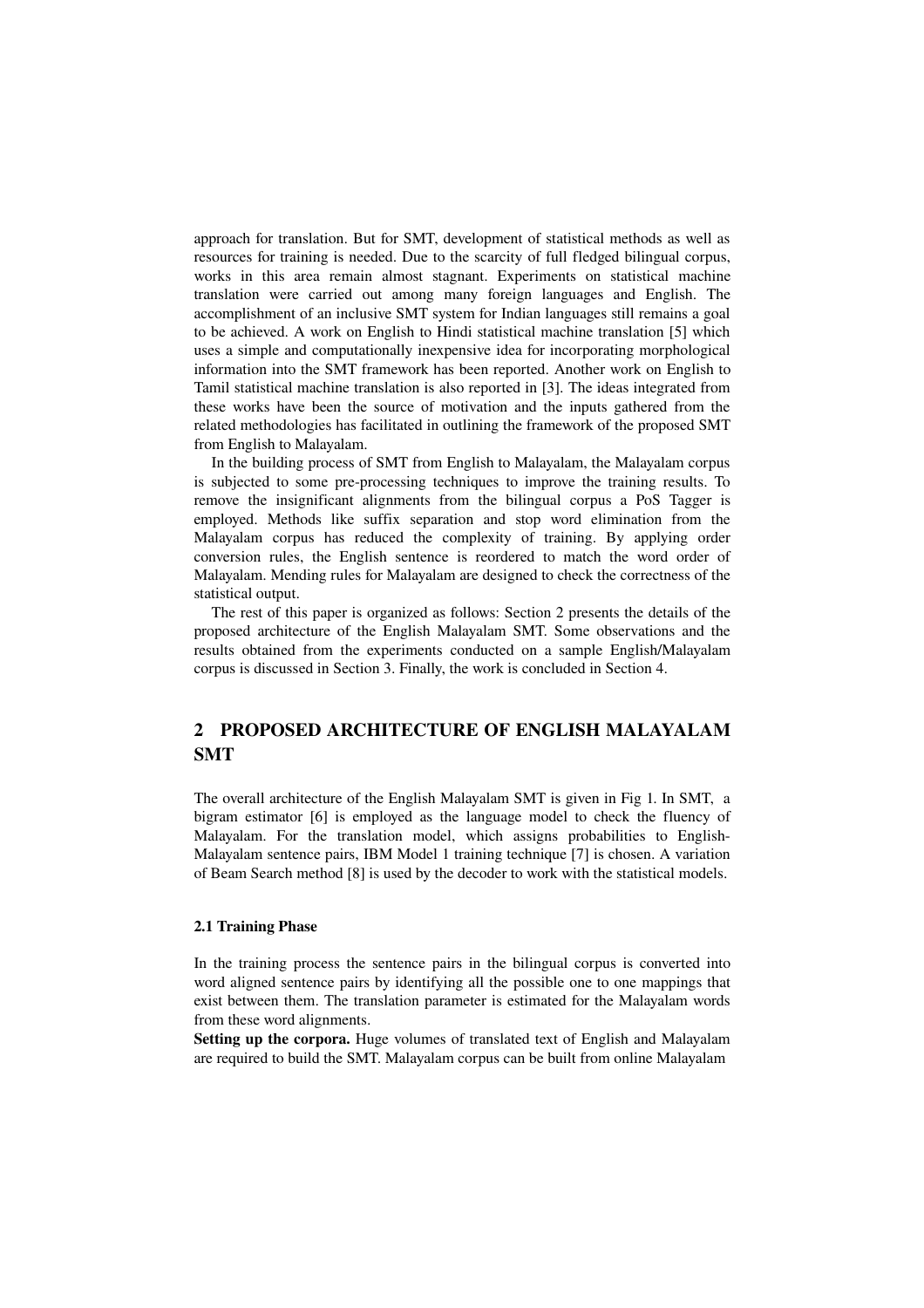

Fig 1. Overall architecture of English Malayalam SMT

newspapers and magazines. Since it is hard to find the equivalent line by line English translation, building English/Malayalam corpus is a difficult task.

PoS tagging the bilingual corpus. The most commonly used method for finding the translation probability estimate in SMT is the EM algorithm [9]. A large number of insignificant alignments have been generated when this method is adopted. The insignificant alignments carry little meaning and hence they may be eliminated from the training phase to improve the performance measure. The alignment model with PoS tagging[10] is useful in diminishing the set of alignments for each sentence pair and thereby simplifies the complexity of the training process. Here, category tags of the same type are used in tagging the words of both languages.

Suffix separation from Malayalam corpus. As discussed in [11], Malayalam language is enriched with enormous suffixes and the words appear mostly with multiple suffixes The Suffix separator is employed to extract roots from its suffixes. By incorporating a lexical database(a collection of noun roots and verb roots), a suffix database(suffixes in Malayalam) and a 'sandhi' rule generator, the functioning of the suffix separator is further enhanced, resulting in a Malayalam corpus comprising only of root words and suffixes.'ഉടെ'(ude), 'ഇൽ'(il), 'കൾ'(kal) etc are examples of suffixes separated from Malayalam corpus. Sandhi rules are framed by examining the Malayalam letter preceding the suffix in the infected form of the word. For all the Malayalam words ending in ' $\omega$ s'(yude), the characters before ' $\omega$ ss'(yude) gives the root word. For example the word '<sub>വ©</sub> mos' (puthriyude) is split into '<sub>വ©</sub> + pos' (puthri+ude). Certain Malayalam words, which are not in root form, still have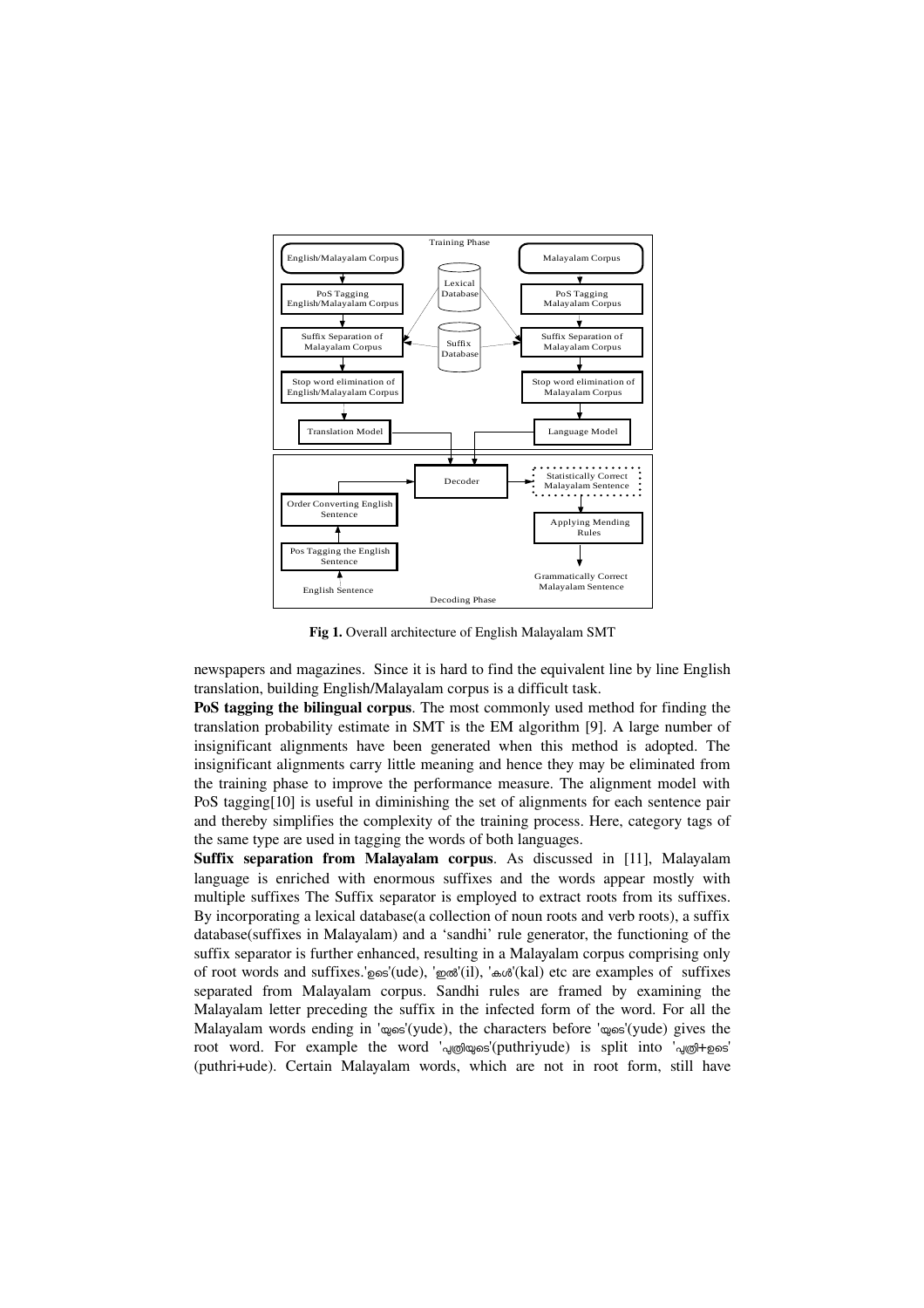equivalent meaningful translations in English. The word 'അവെെ*'(*avante)' is semantically equivalent to the word 'his' in English. Even though 'അവെെ*'(*avante) has a suffix appended, it need not be suffix separated.

Stop word elimination from the bilingual corpus. Suffixes separated from the corpus are useless in the translation process. The deletion of these stop words from the corpus has brought down the complexity of the training process as well as improved the quality of the results expected from it. Similarly stop words in English language such as 'of', 'by' etc are also eliminated from the corpus before subjecting it to training.

#### 2.2 Decoding Phase

Once the estimates for the translation parameter are obtained from training, an unseen English sentence can be translated by the decoder by applying Bayes rule [6].

Tagging the English sentence. In the decoder different syntactic tags are used to denote the syntactic category of English words. For example the sentence 'He has a car 'is tagged as He/PRP has/VBZ a/DT car/NN<sup>[2](#page-3-0)</sup> using the POS tagger.

Order conversion. Since English and Malayalam belong to two different language families, they totally differ in their subject verb order. Order conversion rules are framed to reorder English according to the sentence structure and the word group order of Malayalam. For example, 'he ran quickly' may be translated as 'അവൻ പേഗത്തിൽ ഓടി'(avan vegathil oodi) since adverbs are always placed before verbs in Malayalam sentences.

Generating Statistically Correct Malayalam (SCM). To obtain SCM, the end product of the decoder, the order converted English sentence is split into phrases and a phrase translation table with different options of Malayalam translations is developed. Various hypotheses are created by choosing translation options and the best translation is determined by extending the hypotheses and picking the one with maximum score.

Generating Grammatically Correct Malayalam (GCM). Since SMT is trained with root words in Malayalam, the statistical outcome of the decoder lacks the required suffixes in the words generated. Hence SCM fails to convey the complete meaning depicted in a sentence. This undesirable result has been set right by applying various mending rules which helps in converting SCM into GCM. For the sentence 'I saw her', 'ഞാൻ അവൾ കണ്ട'(njan aval kandu) is the statistical output though 'ഞാൻ അവളെ കണ'(njan avale kandu)is its correct translation. Mending Rule Applier rejoins the suffix and the word 'അവള'(aval) becomes 'അവെെ'(avale). For the sentence having the structure 'I/PRP saw/VBD her/PRP\$', the mending rule is given as *If (PRP VBD PRP\$) append the suffix '* $\omega$ <sup>'</sup> *to the translation of PRP\$*. Equipped with a decoder having a complete set of hand crafted rules, capable of handling all types of sentence structures, better results are obtained.

<span id="page-3-0"></span><sup>2</sup> PRP, VBZ, DT and NN denote the personal pronoun, the verb in the present tense, the determiner and the noun categories respectively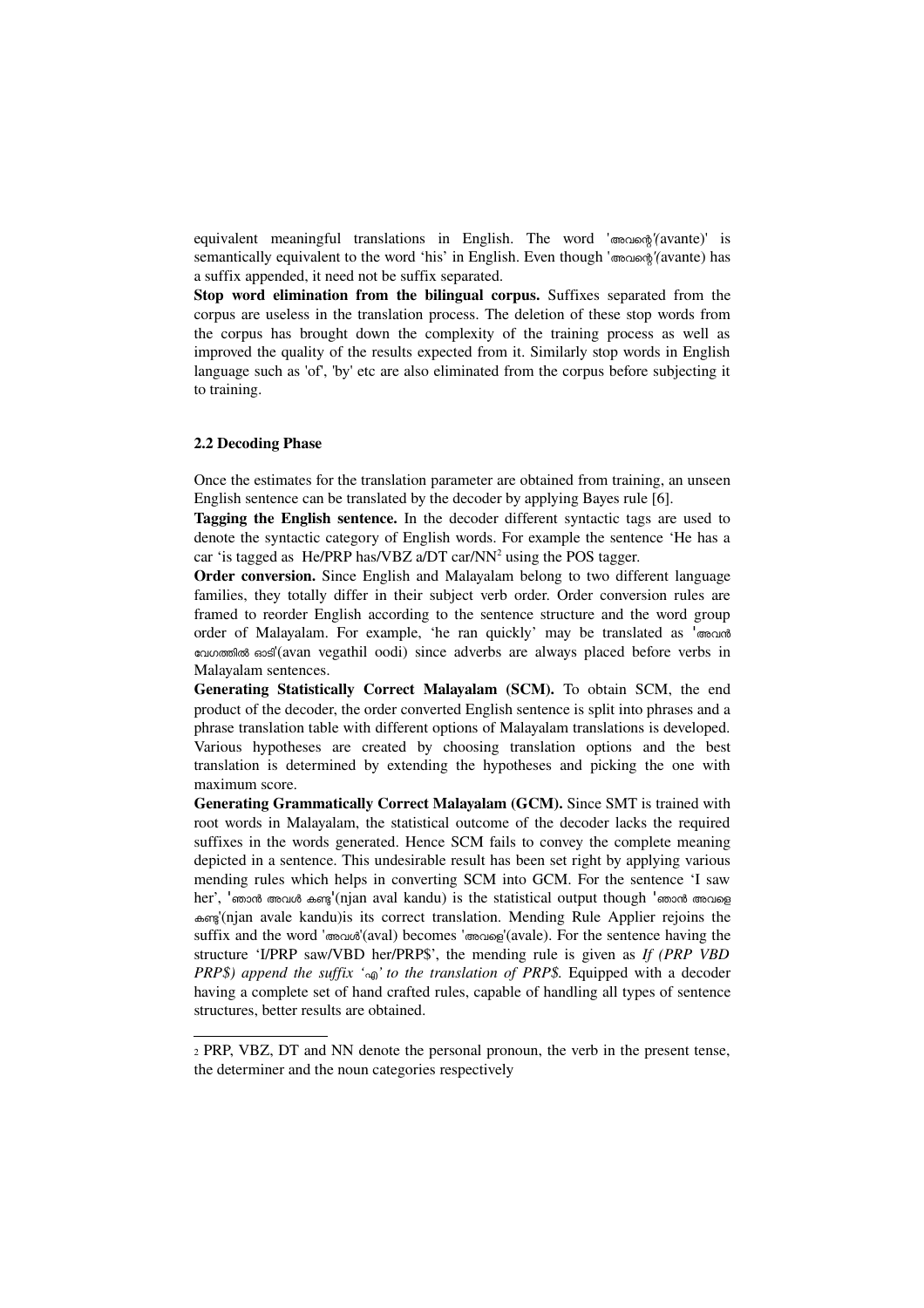## 3 OBSERVATIONS AND RESULTS ACHIEVED

For better training results, the corpus selected should be adequate enough to represent all the characteristics of the languages. Also, the strength and correctness of the corpus is a necessity to achieve the desired output. The sample corpus used for training includes 200 sentences with 1000 words. The experimental Malayalam corpus is built based on www.mathrubhumi.com, a news site providing local news on Kerala. The process of extending the English/Malayalam corpus is still continuing.

| Type of      | Technique                    | <b>Evaluation Metric</b> |           |             |
|--------------|------------------------------|--------------------------|-----------|-------------|
| sentence     |                              | WER                      | F measure | <b>BLEU</b> |
| Sentences in | Baseline $+$ with suffix     | 0.3313                   | 0.57      | 0.48        |
| training set | Baseline + suffix separation | 0.1863                   | 0.78      | 0.69        |
| Unseen       | Baseline $+$ with suffix     | 0.6083                   | 0.26      | 0.22        |
| sentences    | Baseline + suffix separation | 0.4444                   | 0.44      | 0.38        |

Table 1: Summary of evaluation results

Evaluation metrics proposed in [12] were applied on sentences present in the training set and on totally unseen sentences. Three reference corpora were used for testing. The summary of the results are shown in Table 1. The criteria used for the evaluation are discussed below.

Word Error Rate (WER): This metric is based on the minimum edit distance between the target sentence and the sentences in the reference set.

**F measure:** A "maximum matching" technique where subsets of co-occurrences in the target and reference text are counted so that no token is counted twice.

BLEU: This metric is based on counting the number of n-grams matches between the target and reference sentence.

By tagging the corpus and by incorporating morphological information into the corpus, the number of alignments has reduced in the training phase. Eliminating the insignificant alignments have brought down the time and space complexity of the training process. For the annotation of the corpus with morphological information, we use an in-house parts of speech tagger for Malayalam and the Stanford POS tagger for English. The effect of suffix separation is clearly depicted in Table 1. On evaluating the results of the corpus trained without suffix separation, it was found that the final translation included many number of unwanted insertions which reduced the quality of translation. It is noted that the results of suffix separated corpus is giving better score for WER, F measure and BLEU than the one with suffixes. Even though the translations produced depicts correct meaning of the English sentence, the expected score is not met. This is due to the large number of word substitutions rather than insertions and deletions occurring in the translated sentence when compared to the reference text.